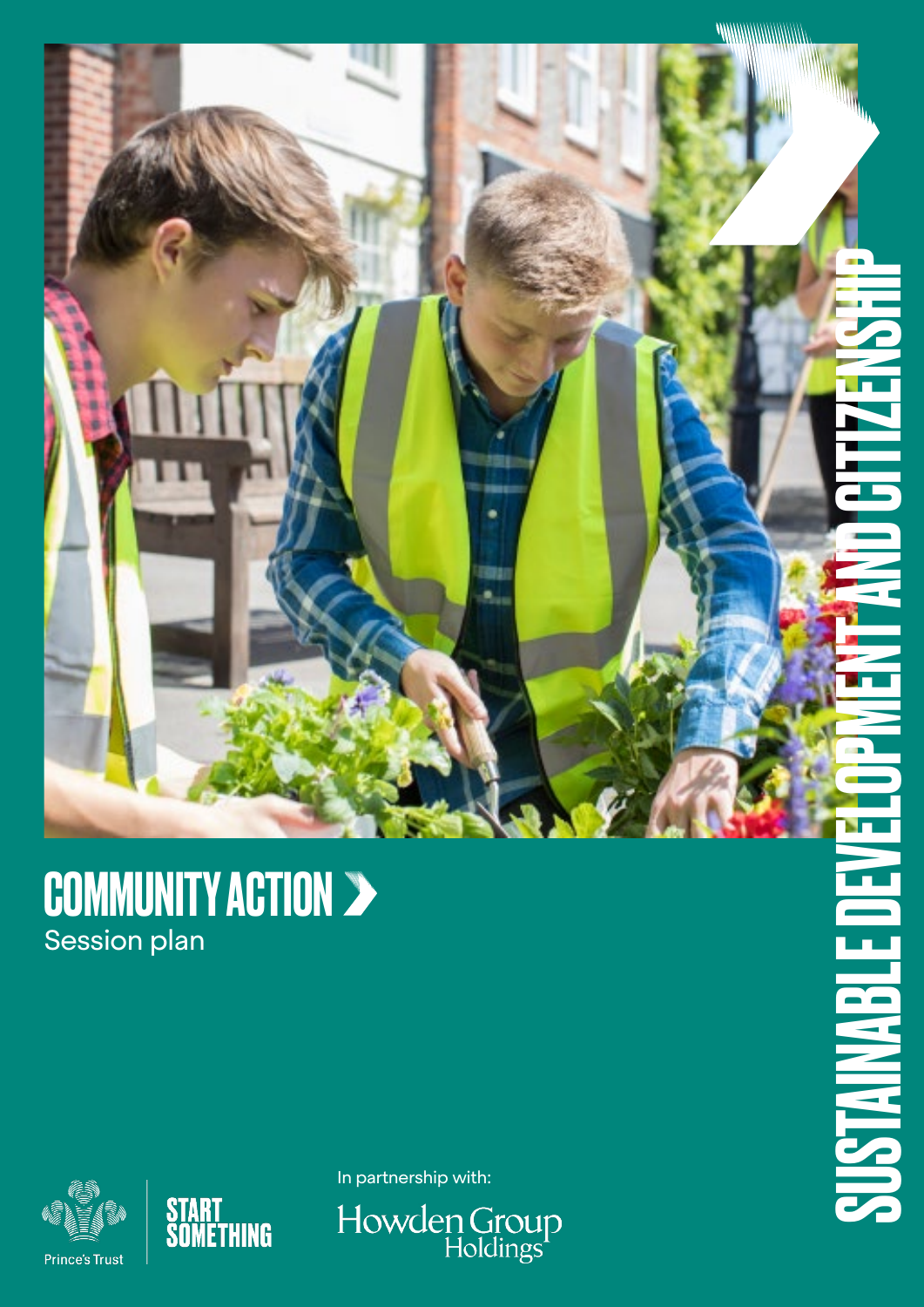# **AT A GLANCE >**

This is the final session in the 'Sustainable Development and Citizenship' unit. In this session, learners will plan and design a small wildlife community garden that could be established at their educational setting. Learners will progress from the initial scoping of ideas, through to the creation of a garden design board, which they will share in a short presentation to the whole group.

Please note: The emerging nature of this topic means new evidence and information is being released every day. While we strive to keep this content up-to-date, we actively encourage you to incorporate any new and evidenced information that may arise.



#### CURRICULUM LINKS

SMSC: values and ethics

 PSHE and citizenship: personal values



#### MATERIALS

- Wildlife garden worksheet
- Wildlife garden prompts resource
- A3 paper
- Pencils and colour pencils
- Supporting resources listed on page 8 (optional)



- $\vee$  Understand the importance of wildlife and nature in building strong communities
- $\vee$  Understand how community action can achieve positive global and local citizenship
- $\vee$  Develop creative thinking, analytical, teamwork, communication and decision making skills

## **ACTIVITIES >**

| <b>ACTIVITY</b>            | TIME          | <b>PAGE</b> |
|----------------------------|---------------|-------------|
| Why wildlife?              | 15-20 minutes | 03          |
| Planning a wildlife garden | 35-40 minutes | 05          |
| Wildlife garden designs    | 60 minutes    | 06          |
| Wrap up                    | 10 minutes    | 07          |
| Supporting resources       | N/A           | 08          |

#### WHO CREATED THIS SESSION PLAN?

This session plan was co-created with Justine Oakes. Justine Oakes CEnv, MIEnvSc, MIEMA is an environmental professional with over 25 years experience in both the public and private sector. She is currently the Sustainability Manager at the University of Suffolk and Business and Research lead for the Suffolk Sustainability Institute. Working in partnership with local and national sustainability initiatives, the University of Suffolk is a transformational university, absorbing the best of UK University traditions and aligning them with a modern world of employment and entrepreneurship.





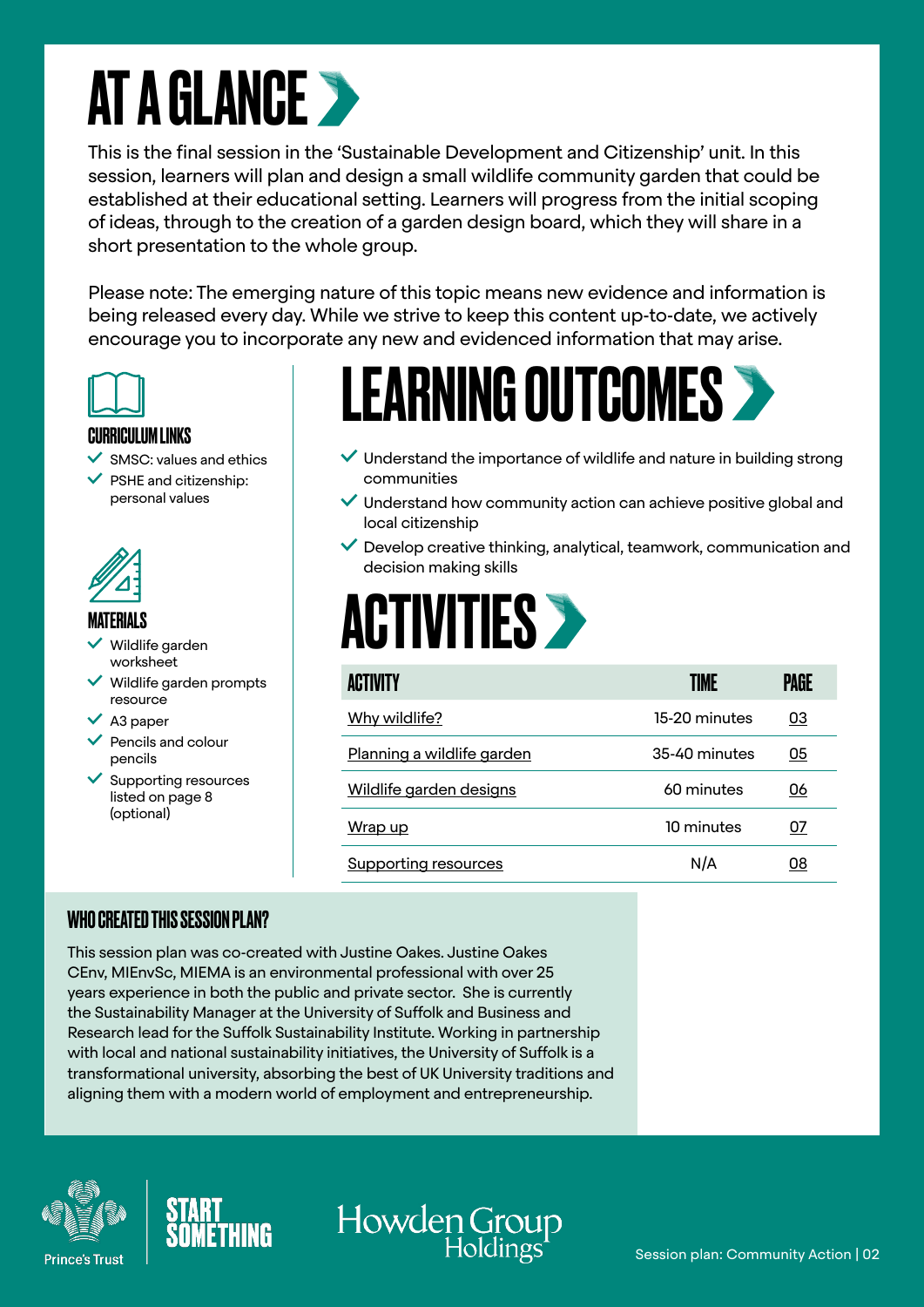# <span id="page-2-0"></span>WHY WILDLIFE? >



TIME REQUIRED 15-20 minutes



MATERIALS

 Completed home activity worksheets (from previous session)

# **ACTIVITY STEPS >**

- 1. Give learners the opportunity to share with the group the wildlife that they observed during their home activity. Did anyone spot anything unusual or surprising?
- 2. Spend a few minutes recapping the Moss Side community allotment case study from the previous session. Ask the learners if they can think of any of the benefits that this project provided for wildlife.
- 3. You will now introduce the importance of making space for wildlife and sustainable food growing, particularly in urban areas. As part of a whole group discussion, explore the questions below with the learners. Possible answers have been provided for you, although the learners may come up with many additional interesting points.

| <b>DISCUSSION QUESTION</b>                                          | <b>POSSIBLE ANSWERS</b>                                                                                                                                                                                                                                                                                                                                                                                                                                                                                                                                                                                                                                                                                                                                                                                                                                                                                  |
|---------------------------------------------------------------------|----------------------------------------------------------------------------------------------------------------------------------------------------------------------------------------------------------------------------------------------------------------------------------------------------------------------------------------------------------------------------------------------------------------------------------------------------------------------------------------------------------------------------------------------------------------------------------------------------------------------------------------------------------------------------------------------------------------------------------------------------------------------------------------------------------------------------------------------------------------------------------------------------------|
| Why do you think<br>wildlife is important?                          | Every living thing, including us, is connected. If even just one thing<br>becomes threatened or extinct, it can cause problems for us and<br>other animals and plants.<br>When discussing wildlife, you'll often hear the term "biodiversity".<br>This refers to the number of different types and plants and animals<br>that you might find living in a particular place (a habitat). A wider<br>variety of wildlife means greater productivity, cleaner water and air<br>and better health.<br>Everything we eat originally comes from an animal or plant. While<br>we don't eat as much "wildlife" as we used to (because our food<br>comes from farms), many people still depend on wildlife for their<br>food.<br>Without a variety of food sources, our nutrition and health suffers.<br>Protecting wildlife and nature means we can be more sure that<br>food will be available around the world. |
| How do trees help with<br>climate change and<br>encourage wildlife? | Trees help stop climate change by removing carbon dioxide from<br>٠<br>the air, that they then use to grow. Carbon is then stored in the trees<br>and soil, and the trees release oxygen back into the atmosphere. It's<br>a bit like us breathing.<br>Trees also offer cooling shade in the sun and block cold winter<br>winds.<br>Trees attract birds, insects and wildlife to live in them and eat their<br>fruit and seeds.<br>They prevent soil from being washed away and the autumn leaves<br>and materiel from their dead branches, in turn, makes soil over time.<br>They clean our water and beautify our gardens and communities.<br>Woodland provides great spaces to walk, cycle, sit and chat or play.                                                                                                                                                                                     |

Howden Group



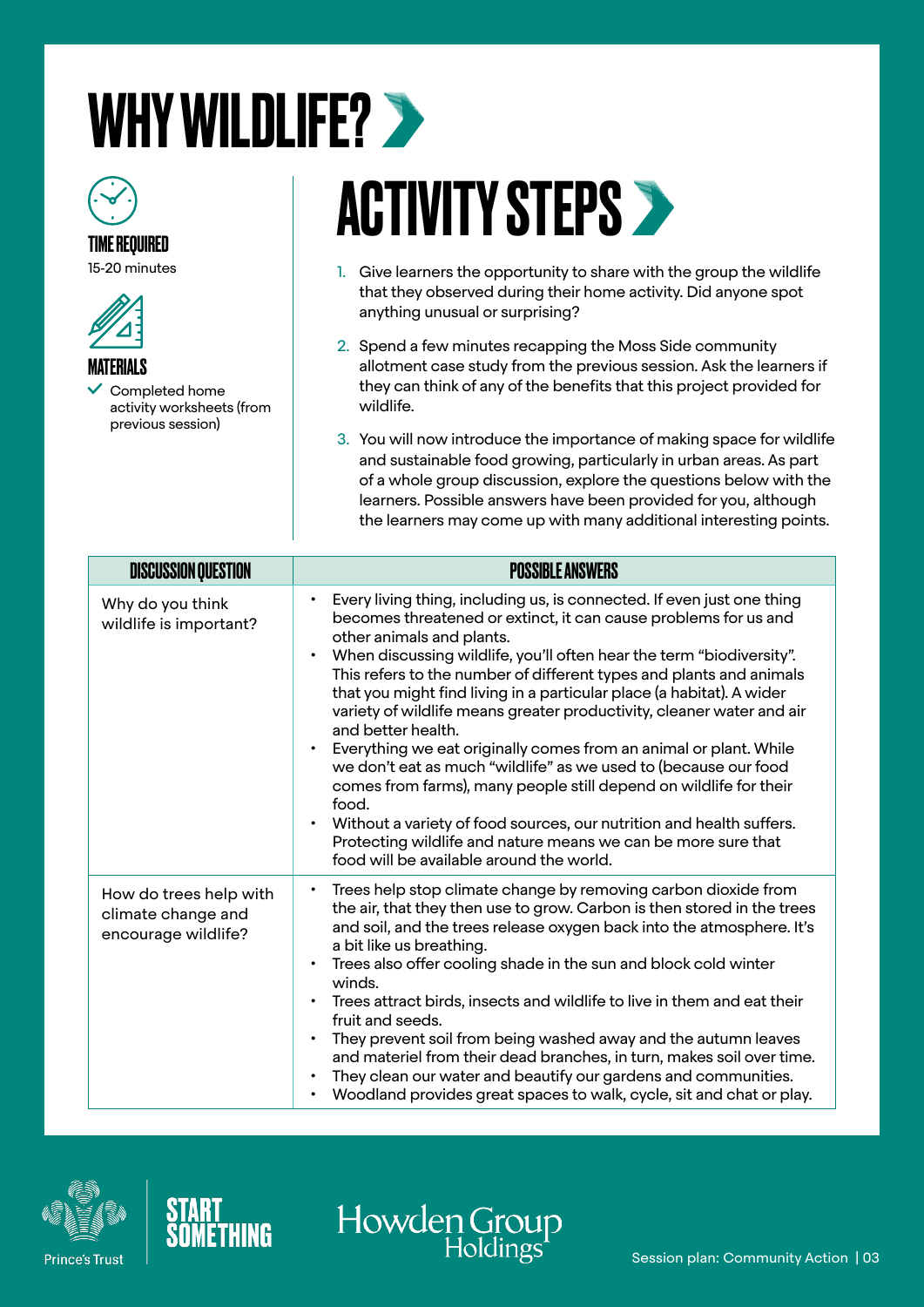| <b>DISCUSSION QUESTION</b>                                 | <b>POSSIBLE ANSWERS</b>                                                                                                                                                                                                                                                                                                                                |
|------------------------------------------------------------|--------------------------------------------------------------------------------------------------------------------------------------------------------------------------------------------------------------------------------------------------------------------------------------------------------------------------------------------------------|
| Why are insects and<br>bees particularly<br>important?     | All bees and many insects are pollinators. Without pollination, plants<br>would not be able to produce fruits.                                                                                                                                                                                                                                         |
|                                                            | Almost all the fruits and many vegetables that we eat and beautiful<br>$\bullet$<br>flowers that we enjoy, come from pollination!                                                                                                                                                                                                                      |
|                                                            | You may have seen yellow dusty grains, sometimes white, black or<br>$\bullet$<br>green in flowers - this is pollen. It needs to be spread about onto<br>other flowers to help make the seed, fruit or vegetable develop.<br>Insects, and in particular bees, do this for the plant by attaching the<br>dusty pollen grains onto their bodies and legs. |
|                                                            | When a bee or insect flies off and visits another flower, it spreads<br>$\bullet$<br>the dusty pollen grains about and pollination takes place. The plant<br>is "fertilised" and able to grow a seed or fruit.                                                                                                                                         |
| What other benefits<br>does nature provide<br>people with? | Humans have always turned to nature for medicine. Many medical<br>systems (like Chinese traditional medicine) still rely on herbs,<br>spices and more, but even the medicines we get from the chemists<br>wouldn't be where they are today without wildlife. Medicines like<br>Aspirin were original derived from willow trees.                        |
|                                                            | For many people, wildlife is their main source of income. More than<br>$\bullet$<br>half of the money made every year in the world comes from nature,<br>with people depending on forests and seas for their jobs.                                                                                                                                     |
|                                                            | Evidence shows that nature is really good for our mental health.<br>$\bullet$<br>People who live close to natural environments and wildlife are<br>found to be more active, happier and physically healthier.                                                                                                                                          |







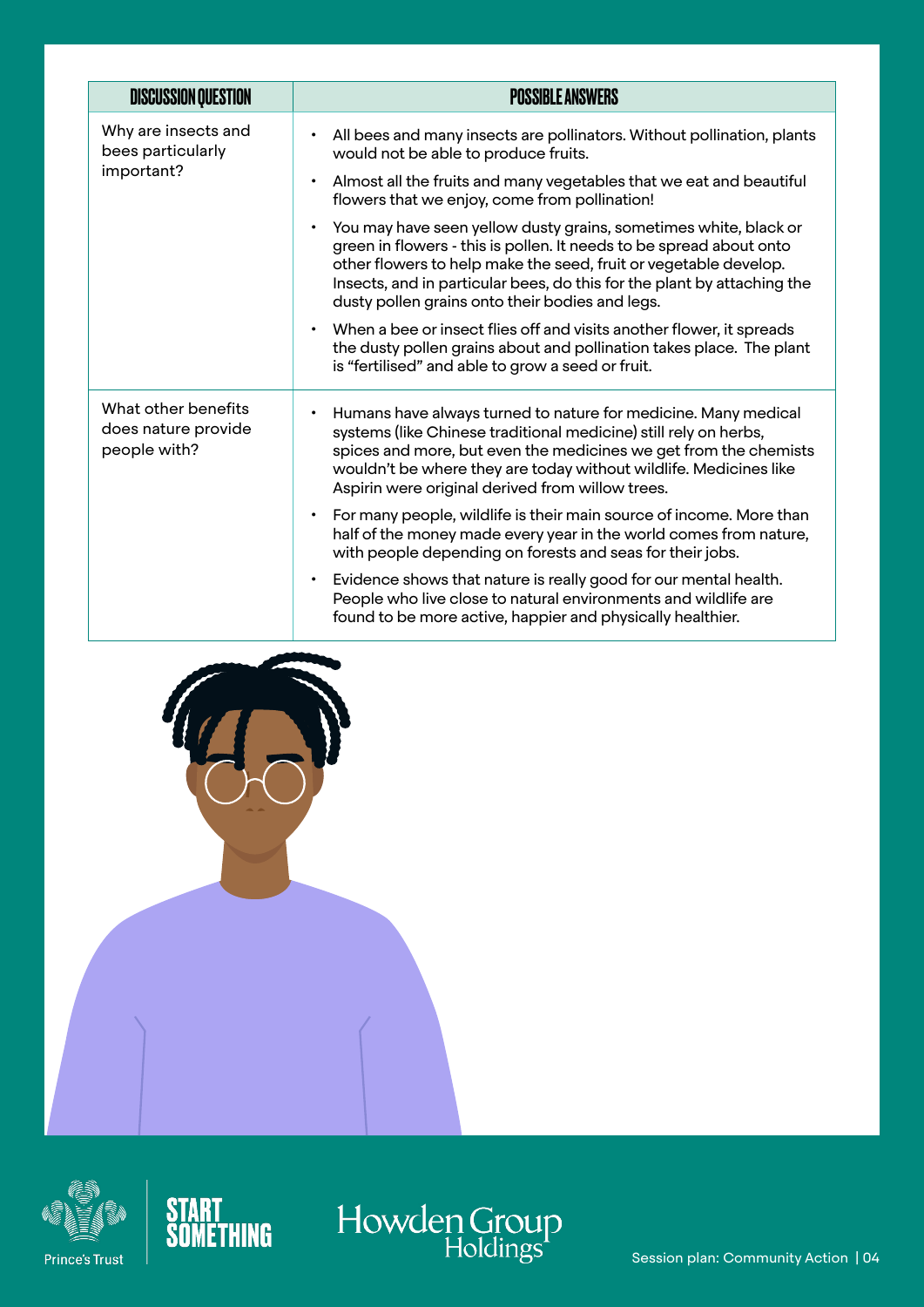# <span id="page-4-0"></span>PLANNING A WILDLIFE GARDEN

TIME REQUIRED 35-40 minutes



#### **MATFRIALS**

- Wildlife garden worksheet
- Wildlife garden prompts resource

# ACTIVITY STEPS

1. Split the learners into groups and tell them that they are a newly formed committee specially chosen for their knowledge on sustainability. They have been asked to design a small wildlife garden at your school/setting. If your setting already has one, then the task will be to improve and extend it.

#### PART 1: SCOPING

1. Using the 'Wildlife garden worksheet' to capture their ideas, the groups will be asked to consider where they would like the garden to be located.

If there is no existing green space, learners will be directed to think of a good location for a container garden, which could be against walls or the edges of playgrounds/car parks.

2. Referring to the headings on the worksheet, the learners should highlight their thoughts and observations.

#### PART 2: GENERATING IDEAS

- 1. Once some initial thoughts are down, give the learners some room to imagine the purpose of their garden and what they would like their garden to have in it.
- 2. To help get them thinking, you could provide each group with the 'Wildlife garden prompts resource'. It might be helpful to give the learners some post-it notes to jot their ideas on.





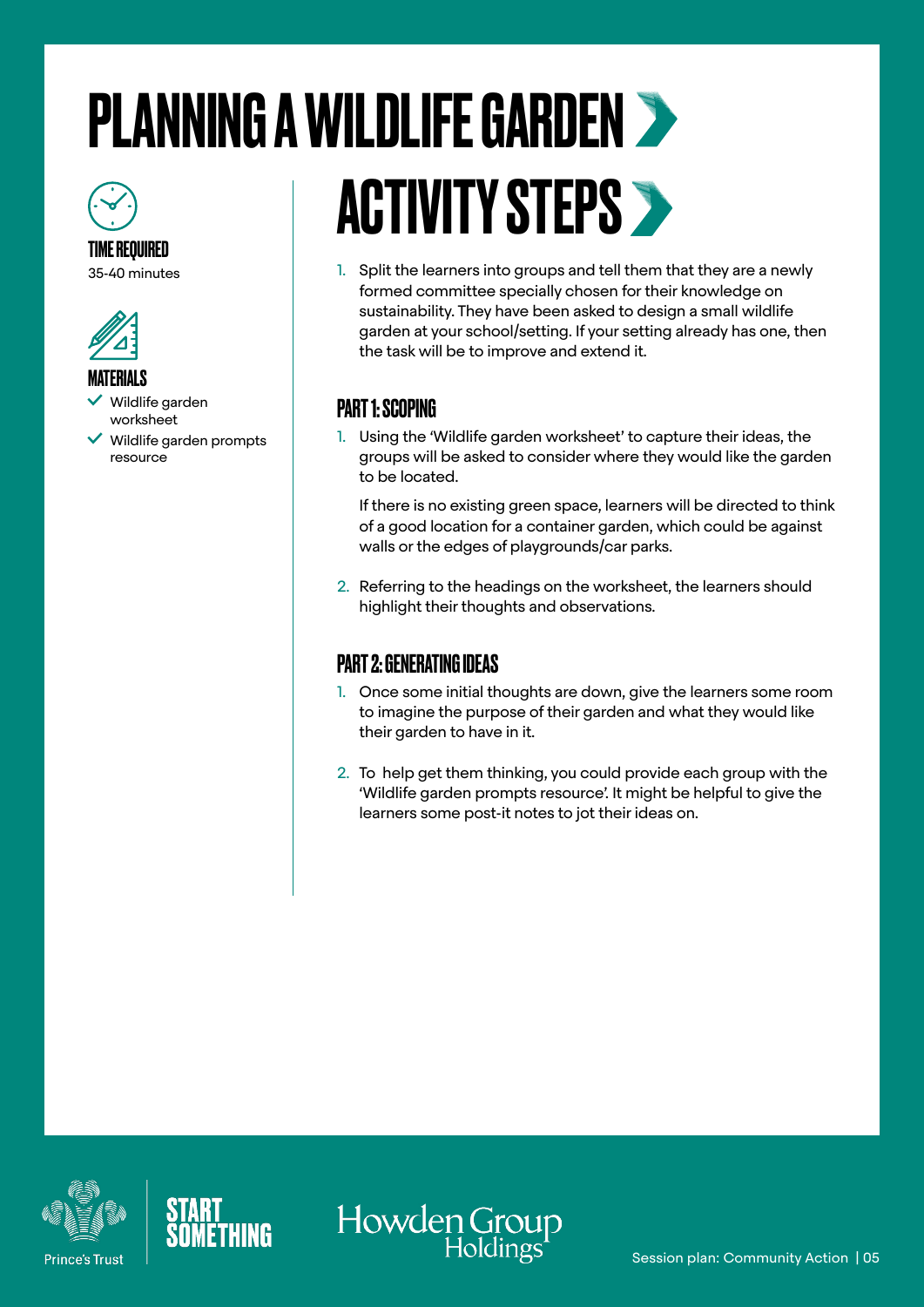## <span id="page-5-0"></span>WILDLIFE GARDEN DESIGNS **ACTIVITY STEPS >**

- 1. Now that the learners have identified the purpose of their wildlife garden and have listed the features that they would like to include to encourage nature and community use, they will be able to begin designing the garden layout.
- 2. Provide the learners with sheets of A3 paper and pencils. Working in their groups, they should sketch out their wildlife garden design and label all the features and areas that they would like to include.
- 3. Learners should then prepare to present to the rest of the group their final design at the end of the session. They should point out the features they have included and be ready to explain why they chose to include them.
- 4. Give each group 3-5 minutes to present their wildlife garden designs. Allow time for the other groups to ask questions and encourage them to provide positive feedback to each presenting group.

#### OPTIONAL EXTENSION

You may want to share the groups' wildlife garden designs with your Headteacher/the manager of your setting. Learners could practise their communication and presentation skills further by presenting their ideas to them.

You may also like to feature their designs in a communal display.



TIME REQUIRED 60 minutes

**MATERIALS**  $\triangle$  A3 paper

pencils

Pencils and colour



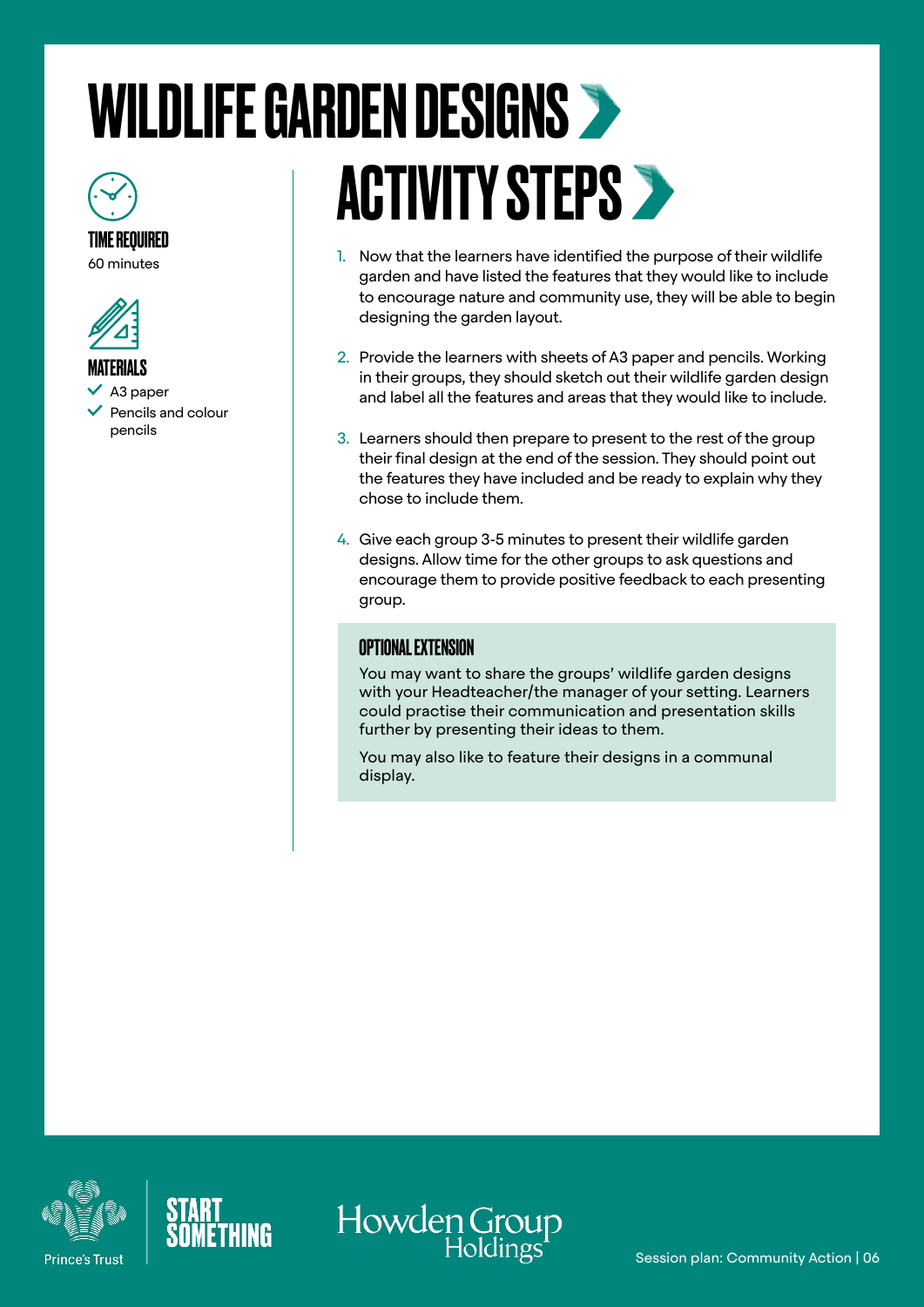# <span id="page-6-0"></span>WRAP UP >





- 1. This is the last session in the 'Sustainable Development and Citizenship unit'. Have a final discussion about what they have learnt in this unit. Some questions that could be used to aid discussion are:
	- What impact can humans have on the environment?
	- What can humans do to have a less negative impact on the environment?
	- What groups exist that try and promote sustainability? What do they do?
	- What ares some features of a sustainable community? Why are they important?
	- Why is wildlife important? How can we encourage more wildlife in different areas?

#### **FEEDBACK**

If you would like to share your feedback on this session plan or the entire unit, please complete our survey here.